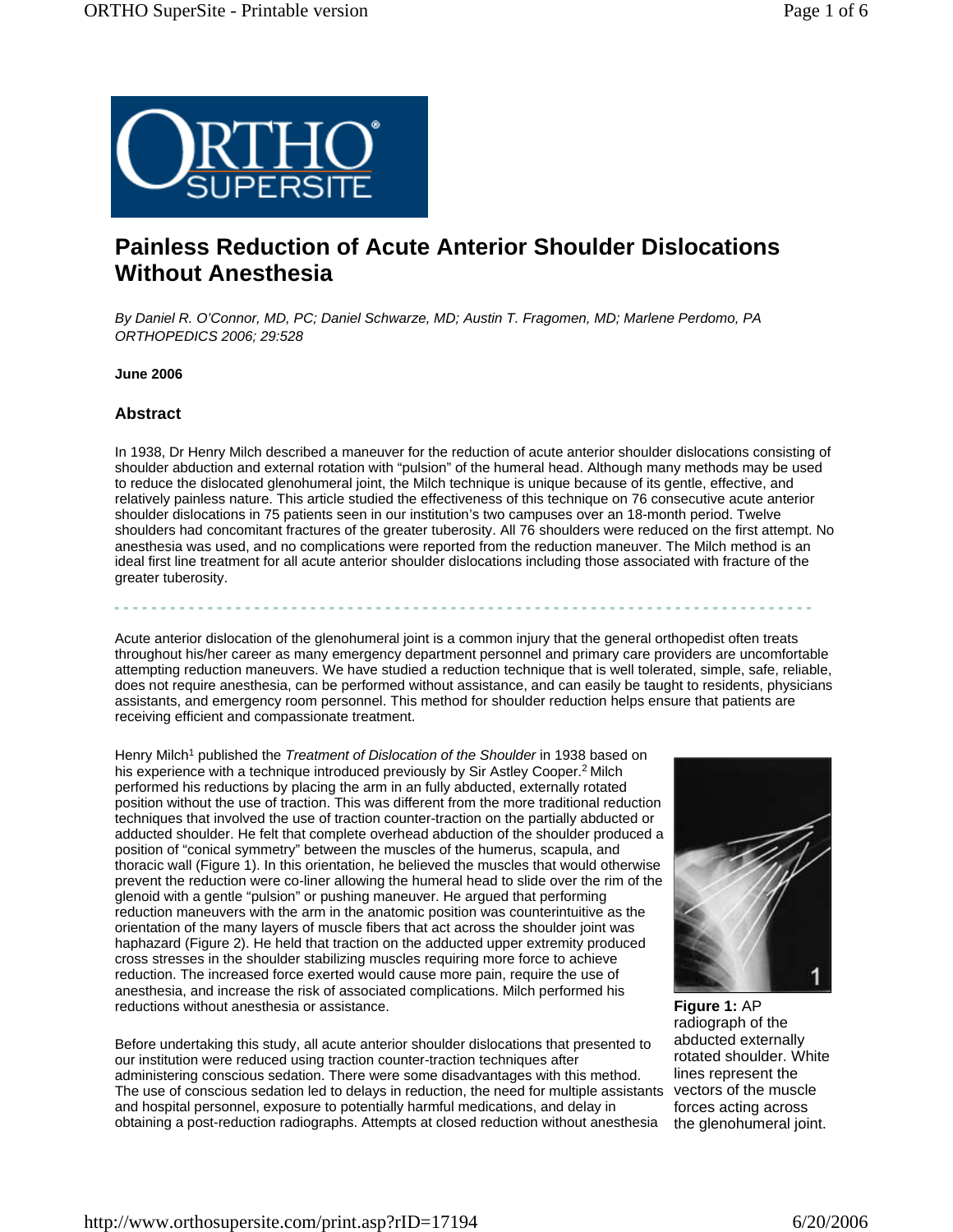using traction methods were not well tolerated by patients. This study shows that the Milch shoulder reduction technique is an excellent alternative to the traditional methods. The Milch technique currently is the preferred technique at our institution.

# **Materials and Methods**

Over an 18-month period, 75 consecutive patients with 76 acute anterior shoulder dislocations were treated in our institution's two emergency rooms either Mary Immaculate Hospital or Saint John's Queens Hospital both located in busy urban settings in Queens, New York. Patients initially were evaluated in the emergency department prior to orthopedic consultation. The emergency room physicians were made aware of this study and were instructed not to perform any reductions or administer any medications to participants. Clinical examination was performed and neurovascular status documented. Radiographs of the shoulder in the anteroposterior and lateral planes were obtained.

Inclusion criteria for the study included those patients with an acute anterior dislocation of the glenohumeral joint that was documented by radiographs to be displaced at the time of initial presentation. The dislocation must have occurred within 24 hours of the orthopedic consultation. Patients with dislocations that occurred >24 hours. Fracture dislocations other than those involving the greater tuberosity also were excluded. Patients who were pre-medicated in the emergency department were excluded. Voluntary dislocators, those without radiographically documented dislocations, and those patients with posterior dislocations were barred from the study. Previous stabilization surgery was not a criterion for exclusion; however, none of our patients had undergone operations on the affected shoulder. All of the 75 patients treated were included in the study as none met any of the exclusion criteria. There were 57 (76%) men and 18 (24%) women in the study. The mean patient age was 34 years. For 64 (91%) patients, this injury represented an initial shoulder dislocation. The most common mechanism of injury for the first-time dislocators was a low-velocity fall. However, one patient sustained bilateral shoulder dislocations from a motorcycle accident. For those 11 patients with recurrent instability, raising the arm in bed and while showering were the predominant causes of the dislocation event. In all cases, radiographs confirmed an anteroinferior glenohumeral dislocation. A fracture of the greater tuberosity of the humerus was found in 12 shoulders. Seven of the 12 fractures were displaced 1-2 cm, and the remaining five were displaced <1 cm. No other fracture pattern was observed. No patient in our series had sustained a neurological or vascular injury.

The primary authors (D.R.O. or D.S.) performed all emergency room consultations and shoulder reductions. No assistant was used. The Milch technique was used in every case to reduce the dislocated shoulder. Each patient was placed supine on the gurney and the head of the bed was elevated to between 20° and 30°. The operator explained the maneuver to the patient. The affected arm was held by the wrist and was slowly abducted and externally rotated (Figure 3). The patient was constantly reassured that no pain would be felt. When resistance to motion was encountered, the physician would stop, wait for the patient to relax, and then continue. He would proceed in this way until the arm had reached approximately 90° of abduction and 90° of external rotation. It usually took between 5-10 minutes to reach this point. Most of the shoulders had spontaneously reduced having reached this position. If the head of the humerus had not reduced, a gentle amount of longitudinal traction was applied in line with the humerus. Milch did not implement traction during his reductions making our technique a modified version of the original description. The physician's free hand was placed into the axilla and used to exert lateral and superior pressure on the humeral head to complete the maneuver. The position of the humeral head was assessed clinically and radiographically after reduction. A repeat neurovascular examination then was performed. The patients then were placed in a shoulder immobilizer with the following recommendations: patients aged <20 years were immobilized for six weeks as the recurrence rate in this age group is high. $3,4$  The remaining patients were treated for three weeks with an immobilizer. The presence of a fracture of the greater tuberosity did not alter the treatment protocol. Follow-up was difficult to perform as the majority of patients quickly recovered from the trauma of the dislocation and did not return for further treatment.

# **Results**

The Milch technique was successful in obtaining a shoulder reduction on the first attempt in 76 of 76 consecutive dislocated shoulders. Post reduction physical examination and radiographs confirmed an uncomplicated reduction in every case. No neurologic or vascular injury occurred as a result of the reduction. The 12 fractures of the greater tuberosity were noted to be reduced to within a <5 mm gap at the fracture site once the humeral head had been returned to its proper anatomic location. No new fractures were created in the reduction process. There was no

The conical symmetry of these lines indicates that the perihumeral musculature is in the optimal position to efficiently reduce the humeral head.



**Figure 2:** AP radiograph of the shoulder in the anatomic position. Black lines indicate the vector of pull of the perihumeral muscles. The lines of action of these muscles take an oblique course and generate significant cross stresses when longitudinal traction is applied.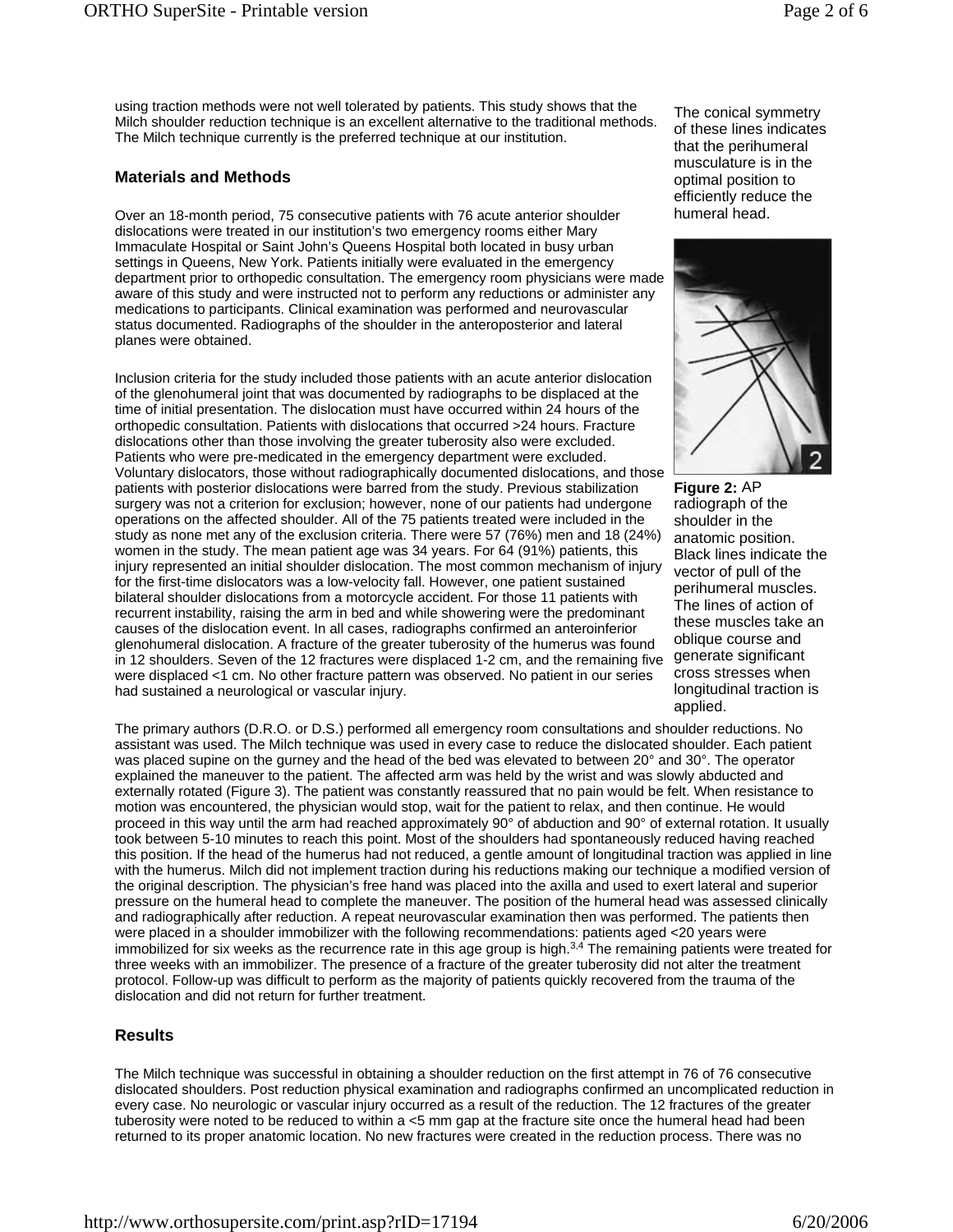palpable "clunk" accompanying reduction. In many instances, the only way that the operator knew that a reduction had been achieved was by the immediate relief of discomfort expressed by the patient. At times the patient was unaware that his shoulder had reduced. No patient received pain medication prior to the reduction maneuver. When comparing patients who dislocated for the first time with those who suffered from recurrent instability no difference was noted in difficulty of reduction. Both men and women equally tolerated the procedure well. Age did not affect the final outcome nor did the mechanism of injury impact the ease of reduction. None of the patients demanded the administration of narcotics or refused to continue the procedure at any point. Some patients with recurrent shoulder dislocations were dubious at the suggestion of shoulder reduction without anesthesia. Ultimately, they were impressed with the technique and with the relative brevity of the emergency department visit when compared with previous experiences.

### **Discussion**

Reduction of the dislocated glenohumeral joint has been successfully achieved by various methods since ancient times.

Hippocrates described the oldest known method for shoulder reduction: grasping the ipsilateral wrist and applying longitudinal traction. Counter-traction was supplied by the operator's heel in the axilla.<sup>5</sup> Variations of this technique were used throughout the middle ages using different fulcrums and at times excessive force.

Modern variations of these traction techniques are widely used today. Rockwood and Wirth<sup>6</sup> advocate traction counter-traction as a preferred treatment method. Waldron and Hazel<sup>7</sup> used body weight to apply traction. Most modern techniques are performed using analgesia and/or sedation and most require an assistant. The complications associated with different traction methods were categorized by Calvert et al<sup>8</sup> in 1942. They described a series of reductions involving the use of excessive traction forces that resulted in upper extremity dysfunction, amputations, and mortalities. The more severe iatrogenic injuries are of historical significance in modern surgery, nonetheless neurovascular compromise is known to result from contemporary traction techniques.6

Kocher<sup>9</sup> published his results of a "new" technique in 1869 in Berliner klinische.His method involved maneuvering the arm through a series of rotational movements to lever the humeral head over the rim of the glenoid. His technique was unique in that it addressed the anatomic considerations of the dislocated shoulder. The Kocher technique required the generation of significant forces applied through the soft tissues at times resulting in a humeral shaft or neck fracture, avulsion of the rotator cuff, and injury to the vessels and nerves about the shoulder.<sup>10,11</sup> Reports of these injuries have made many orthopedists hesitant to use this method. $6$ 

In 1900, Stimson<sup>12</sup> reported his method of reducing shoulder dislocations. He recommended cutting a hole in the middle of a cot, placing the patient in the lateral position on the cot, and hanging the injured arm through that hole essentially placing the shoulder in 90° of abduction. He then would hang weight from the wrist and wait for gravity to reduce the shoulder. Critics of this technique cite that it is time consuming and poorly tolerated by the patient. If sedatives are given then the prone position becomes an obstacle to monitoring the patient and protecting the airway.13

Milch's technique for shoulder reduction has been studied and reviewed in the literature. Janecki and Shahcheragh<sup>14</sup> reported 50 consecutive reductions using the "forward elevation maneuver," as described by Cooper and Milch, in 1980. He administered acetaminophen with codeine at times, but no intravenous or intramuscular medications. He added gentle overhead traction and slight terminal internal rotation when necessary to complete the reduction. All shoulders were reduced on the first attempt with no complications. In 1989, Cortes et al<sup>13</sup> reported his results of "reduction of acute anterior dislocations of the shoulder without anesthesia in the position of maximum muscular relaxation." He altered the Milch technique by pulling continuous significant traction on the shoulder during the maneuver. Although none of his patients received general anesthesia, two thirds were given analgesia and/or sedation. Of 128 patients studied, reduction was only achieved in 83% of cases. Russell et al<sup>15</sup> reported on his experience with the Milch technique in injured skiers. In his series, 68 of 76 dislocations were reduced. His method involved instructing the patient to place their hand behind their head. The abducted, externally rotated position was achieved with little discomfort or assistance and in most cases without medication. Then gentle traction was applied, and the operator's free hand would guide the humeral head over the glenoid. Beattie et al<sup>10</sup> conducted a prospective randomized study comparing the Milch and Kocher techniques for acute dislocations of the glenohumeral joint. He performed the Milch maneuver with the addition of gentle traction. He does not comment on his use of sedation. Seventy percent of the dislocations were successfully reduced on the first attempt using the Milch technique.

The variable results reported using the Milch maneuver are most likely of multiple etiologies. The use of strong traction is associated with increased pain and muscle spasm that may preclude shoulder reduction. In the series by Cortes et al<sup>13</sup> series, increased muscle spasm and pain associated with traction necessitated the use of analgesia and sedation to perform the reduction. His success rate of 83% included those patients who were sedated at the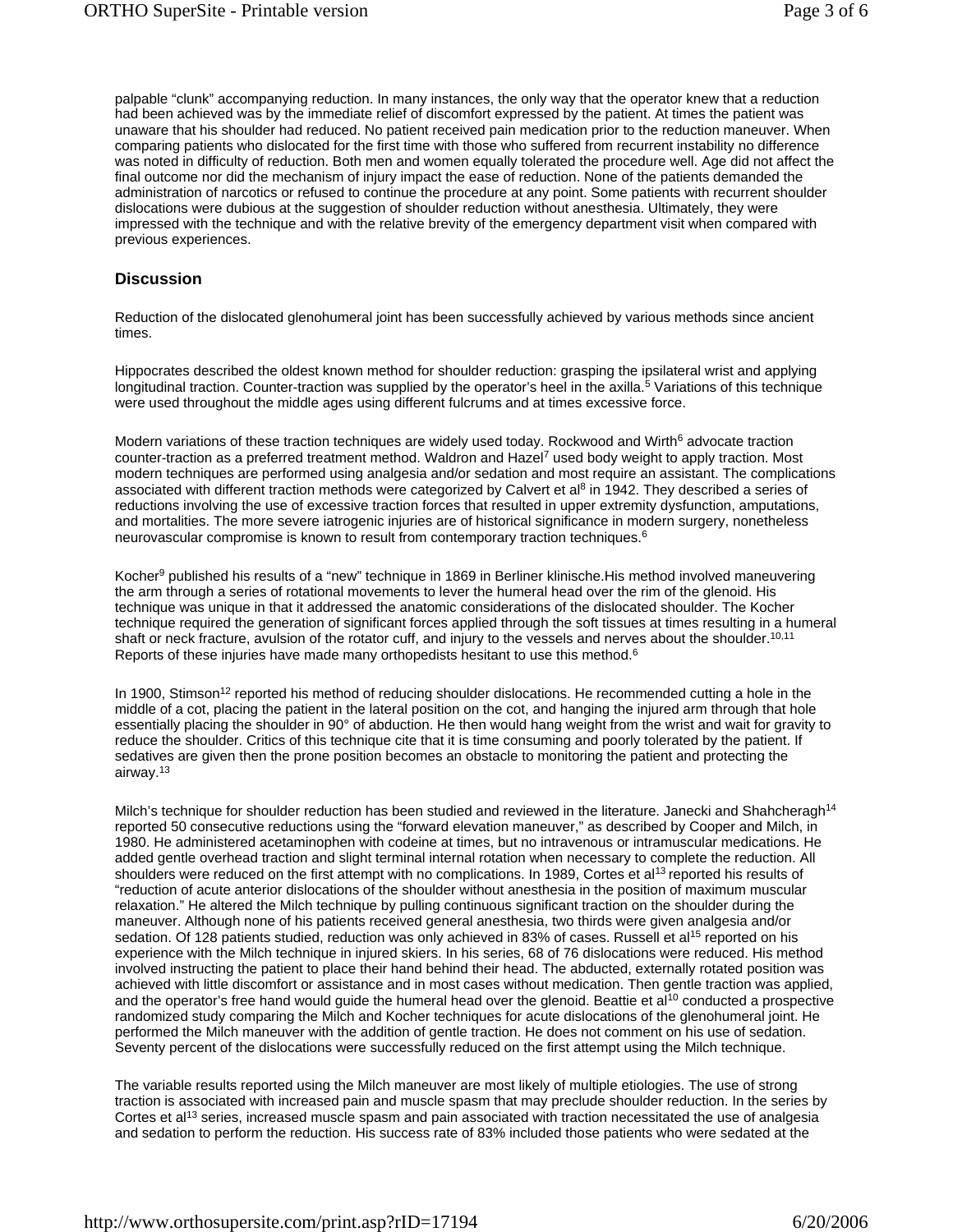time of attempted reduction. The 89% success rate of Russell et al,<sup>15</sup> was superior to that of Cortes et al.<sup>13</sup> Presumably, their use of gentler traction necessitated less analgesia and produced improved results. The use of gentle traction, although not advocated by Milch, had no negative affect on our results with 100% success rate on the first attempt. There is no clear explanation for the inferior results obtained by Beattie et al.<sup>10</sup>



**Figure 3:** The shoulder is slowly abducted to 90° (A) and externally rotated to approximately 90° (B).

Although much time and effort has been dedicated to the study of the mechanics of shoulder dislocations, there is a scarcity of research describing how the mechanisms of popular shoulder reduction techniques address the pathoanatomy of the dislocated glenohumeral joint. The biomechanical explanation offered by Milch to prove the superiority of his technique over other contemporary methods of shoulder reduction is intuitive, but not supported by sound research. Milch<sup>1</sup> maintained that the position of shoulder abduction and external rotation aligned the muscles of the shoulder girdle and eased the reduction when compared with other techniques. He opined that the haphazard arrangement of these muscles in the adducted shoulder prevented a gentle reduction.<sup>1</sup> Basmajian and Bazant<sup>16</sup> looked at the factors preventing the downward dislocation of the adducted shoulder. However, electromyography revealed that downward traction applied to the adducted shoulder resulted in minimal activity in the deltoid, biceps, and triceps muscles. However, they found that the supraspinatus tendon and the superior part of the capsule (including the coracohumeral ligament) were taut when subjected to downward loading and prevented inferior movement of the humeral head. They added that in the abducted position the head was easily subluxated as these superior structures were now lax.<sup>16</sup> Based on these findings, one would expect that a subcoracoid dislocation of the humeral head would significantly increase the tension in the supraspinatus tendon and superior capsule. Longitudinal traction applied to the adducted dislocated shoulder should further increase stress applied to these superior structures making for a more painful experience and possibly increasing the risk of supraspinatus tendon damage.

The success of Milch's method for shoulder reduction most likely relies on the position of the capsulolabral structures more so than on the orientation of the muscles of the shoulder girdle. In the fully abducted-externally rotated position, the superior capsular structures and the supraspinatus tendon are lax.<sup>16,17</sup> As the humeral head abducts and externally rotates during a dislocation event, the anteroinferior glenohumeral ligament tightens and then fails by bony fracture, labral avulsion, or attenuation.<sup>18</sup> With the removal of the major restraint to anteroinferior displacement of the abducted-externally rotated humeral head, movement into and out of the joint will most easily be accomplished in this position. Adduction of the dislocated shoulder should increase tension in the supraspinatus tendon and the superior capsular structures making reduction more difficult. By repositioning the arm into its location at the time of injury, the intact ligaments should slacken and the humeral head should be permitted to glide back into the proper position.

The bony architecture of the glenohumeral joint may play a role in the ease of reduction as well. Pagnani et al<sup>19</sup> described that the area of contact of the articular surface of the humeral head in the adducted position corresponded with the "bare area" of the glenoid. In the abducted shoulder, the articular contact becomes more peripheral on the glenoid implying a subtle loss of congruency from an increased head arc. The less congruent superior articular portion of the humeral head may allow it to slide more easily over the glenoid rim during reduction when the shoulder is in the in the abducted position.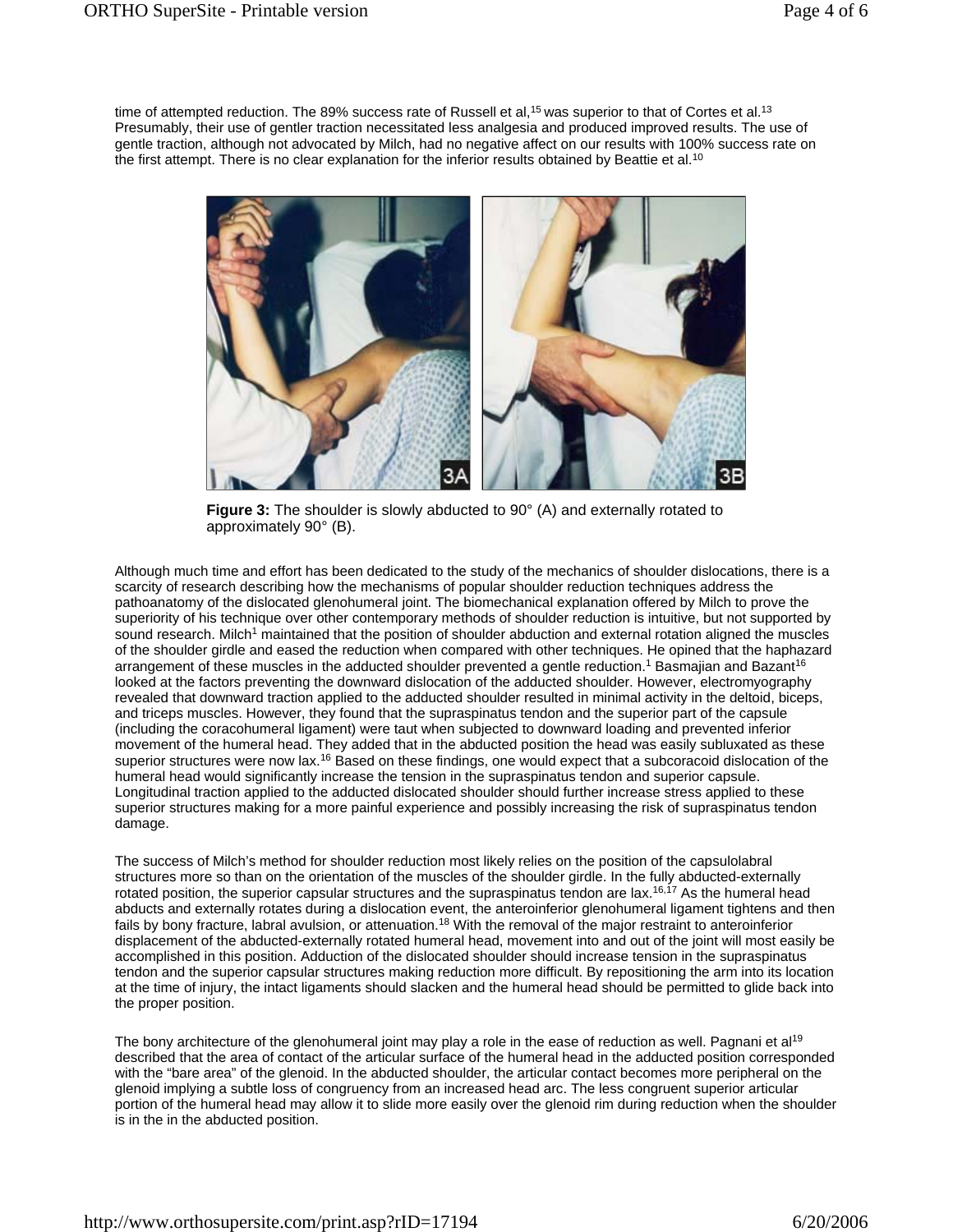The presence of a Hill-Sachs fracture changes the shape of the humeral head as the head becomes hooked on the anteroinferior glenoid rim. Hovelius et al<sup>20</sup> noted that Hill-Sachs lesions are created in 55% of primary anterior shoulder dislocations, and we have noted this lesion in nearly all traumatic shoulder dislocations that undergo arthroscopic stabilization. Hill-Sachs lesions that engage the anteroinferior glenoid may be more easily dislodged by abduction and external rotation of the humeral head.

Weaknesses of this study include the lack of a pain scale to more objectively quantify the patient's experiences with this reduction method and the lack of a proven anatomic mechanism behind the success of Milch's technique. Further research needs to be dedicated to studying the mechanics of reduction techniques and their effects on the pathoanatomy of the dislocated shoulder.

#### **Conclusion**

Our results using the Milch technique were excellent: all dislocations were reduced on the first attempt, there were no complications from the reduction, the technique was easy to perform, and potentially harmful medications were avoided. The process was relatively painless, only one operator was necessary, and there was excellent patient satisfaction. The Milch technique is ideal for the treatment of dislocations encountered in the field, in the office, and in busy hospital settings where help may be sparse. The Milch technique should be a first line treatment for all acute anterior shoulder dislocations and those fracture-dislocations only involving the greater tuberosity.

# **What is already known on this topic**

- Anterior glenohumeral dislocation is one of the most common orthopedic injuries.
- Most reduction techniques require patient referral to the emergency department and the use of conscious sedation with monitoring.
- A reduction technique is needed that is rapid, painless, easy to learn, safe, and does not require analgesia or monitoring.

#### **What this article adds**

- This article supports the use of the Milch technique and has shown that it is an effective, painless, and efficient reduction method that often is overlooked.
- This study represents a large series of patients studied retrospectively and demonstrates superior results to previously published studies.
- The presence of a greater tuberosity fracture does not preclude the use of this technique.

# **References**

- 1. Milch H. Treatment of dislocation of the shoulder. *Surg Gynecol Obstet.* 1938; 3:732-740.
- 2. Cooper BB, ed. A Treatise on Dislocations and on Fractures of the Joints. Am 2nd ed. Boston, Mass: Wait, Carter and Hendee, Boston Lilly; 1825.
- 3. Rowe CR. Prognosis in dislocations of the shoulder. *J Bone Joint Surg Am*. 1956; 38:957-977.
- 4. McLaughlin HL, Cavallaro WU. Primary anterior dislocation of the shoulder. *Am J Surg.* 1950; 80:615-621.
- 5. Brockbank W, Griffiths DL. Orthopaedic surgery in the sixteenth and seventeenth centuries. *J Bone Joint Surg Br.* 1948; 30:365-375.
- 6. Rockwood CA Jr, Wirth MA. Subluxations and dislocations about the glenohumeral joint. In: Rockwood CA Jr, Green DP, Bucholz RW, Heckman JD, eds. *Fractures in Adults.* Philadelphia, Pa: Lippincott Williams Wilkins; 1996:1249.
- 7. Waldron VD, Hazel D. Technique for reduction of shoulder dislocation. *Orthop Rev.* 1991; 10:563-566.
- 8. Calvert J, LeRoy M, Lacroix L. Shoulder dislocations and vascular injuries [in French]. *J Chir*. 1942; 58:337- 346.
- 9. Kocher, T. A new reduction method for shoulder dislocations [in German]. *Berlin Klin Wochnschr.* 1870; 7:101-106.
- 10. Beattie TF, Steedman DJ, McGowan A, Robertson CE. A comparison of the Milch and Kocher techniques for acute anterior dislocation of the shoulder. *Injury*. 1986; 17:349-352.
- 11. Connolly JF, ed. *Management of Fractures and Dislocations: an Atlas.* 2nd ed. Philadelphia, Pa: W.B. Saunders Co; 1981.
- 12. Stimson LA. An easy method of reducing dislocations of the shoulder and hip. *Medical Record*. 1900; 57:356-357.
- 13. Cortes VC, Garcia-Dihinx Checa L, Rodriguez Vela J. Reduction of acute anterior dislocations of the shoulder without anesthesia in the position of maximum muscular relaxation. *Int Orthop.* 1989; 13:259-262.
- 14. Janecki CJ, Shahcheragh GH. The forward elevation maneuver for reduction of anterior dislocations of the